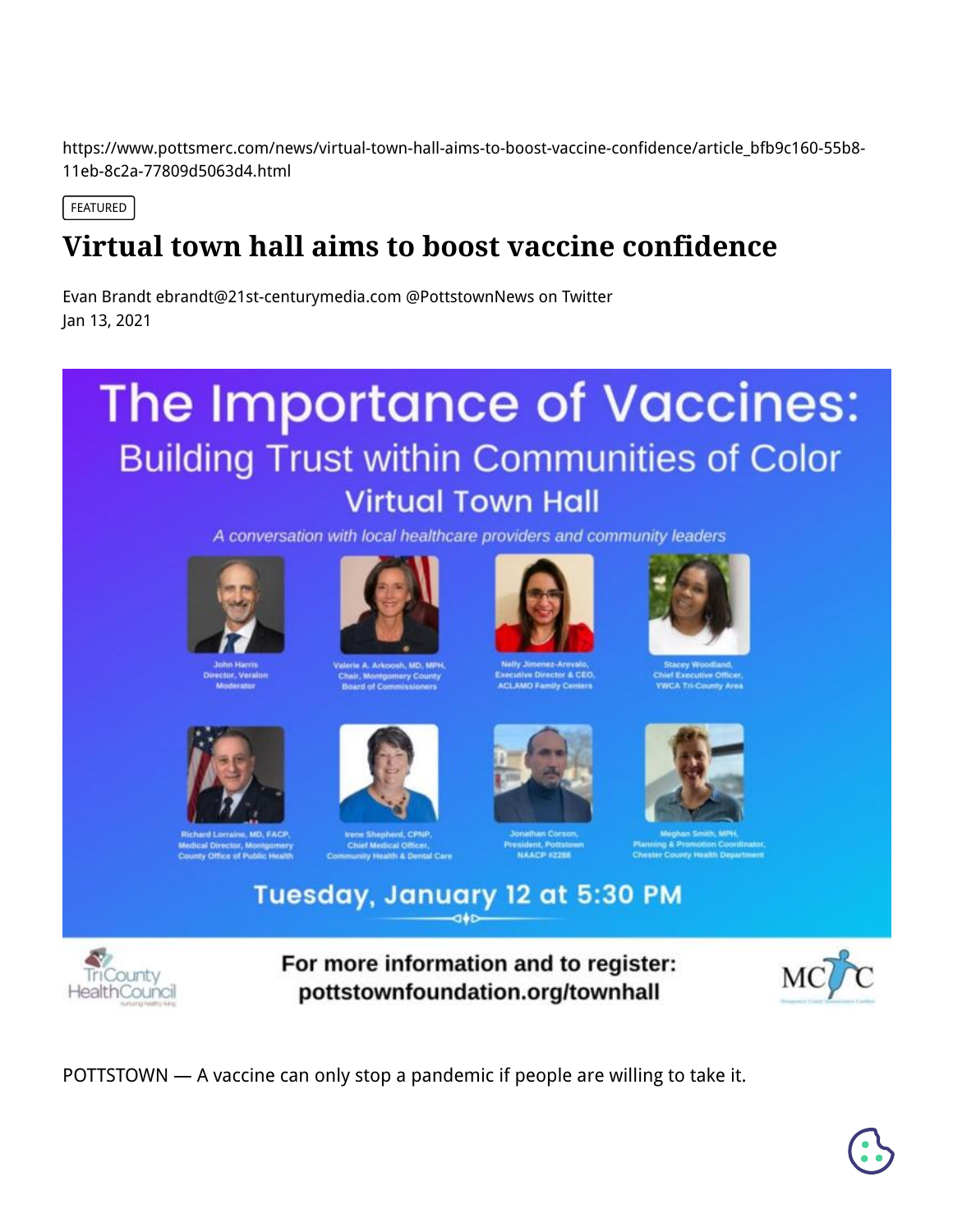Concerned that there are doubts about the efficacy and safety of the new vaccines that have been produced in record time to battle the COVID-19 virus, area leaders held a virtual town hall Tuesday seeking to address those concerns.

Sponsored by the Tri-County Health Council and the Montgomery County Immunization Coalition, the panel paid particular focus to the need to get buy-in from the Black and Latino communities.

Anthony Fauci, director of the National Institute of Allergy and Infectious Diseases, has said 70 to 75 percent of Americans will need to vaccinate to get the country on the road to normality.

Last month, Axios reported that "a Pew survey found that overall, 60 percent of respondents would definitely or probably take the vaccine if it were available today — up 9 points from 51 percent in September."

More worrisome, in October the Kaiser Health Foundation found "just 17 percent of Black American adults say they definitely will get a Covid-19 vaccine if it were determined to be safe by scientists and it was free; 49 percent said they would not get it."

Those numbers have improved since October, thankfully. "In November, a poll found that 70 percent overall (55 percent of Black respondents and 60 percent of Republicans) say they'd take the vaccine if public health officials say it's safe and effective," Axios reported.



Johnny Corson, president of the Pottstown chapter of the NAACP.

Image from screenshot

COVID-19 has harmed communities of color more than other ethnic groups, according to John Harris, a director with Veralon, a healthcare management consulting firm, who served as moderator.

"Our goal is to provide clear information," he said.

Johnny Corson, president of the Pottstown chapter of the NAACP, said 48 percent of Black residents know someone who has been hospitalized with the virus.

Nevertheless, 14 percent of the black population does not trust the vaccine, he said.

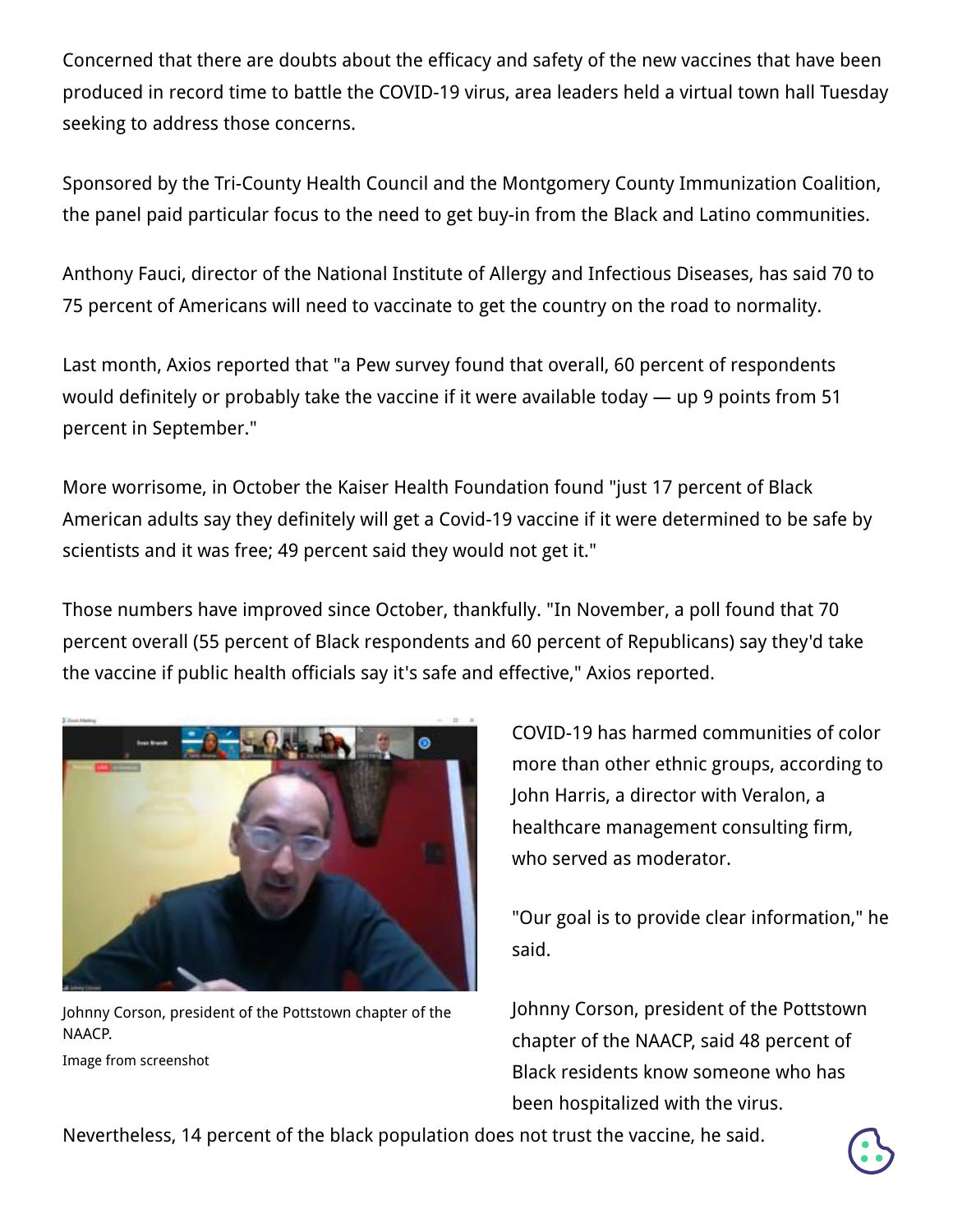This is particularly true of older Black residents "who are familiar with the history of Black people being used for medical experiments," he said.

Stacey Woodland, CEO of YWCA TriCounty Area, said in her experience, those who "have a relationship with a medical provider will probably get the vaccine. Those who get their health care at the emergency room are going to want to know what it will cost" and may be less likely to be vaccinated.

Blacks, said Corson, are most likely to trust professionals of the same race. He noted that the first COVID-19 testing area was set up not in a community with a high minority



Stacy Woodland, CEO of YWCA TriCounty Area Image from screenshot

population, like Pottstown, but at the community college in Blue Bell, an area many in Pottstown would have trouble accessing.

Weeks later, a testing site was set up at the county health department on King Street in Pottstown.

He said the challenge health leaders will face in getting Black buy-in for the vaccine "is overcoming mistrust and earning trust. It will take transparency, honesty, respect and time," Corson said.

Montgomery County Commissioners Chairwoman Val Arkoosh, who is also a medical doctor, said that the subjects on whom the vaccines were tested mirrored the actual percentage of minorities in Montgomery County.

Nelly Jimenez-Arevalo, Executive Director and CEO, ACLAMO Family Centers, noted there is reluctance in the Hispanic community as well.



Nelly Jimenez-Arevalo, Executive Director and CEO, ACLAMO Family Center. Image from screenshot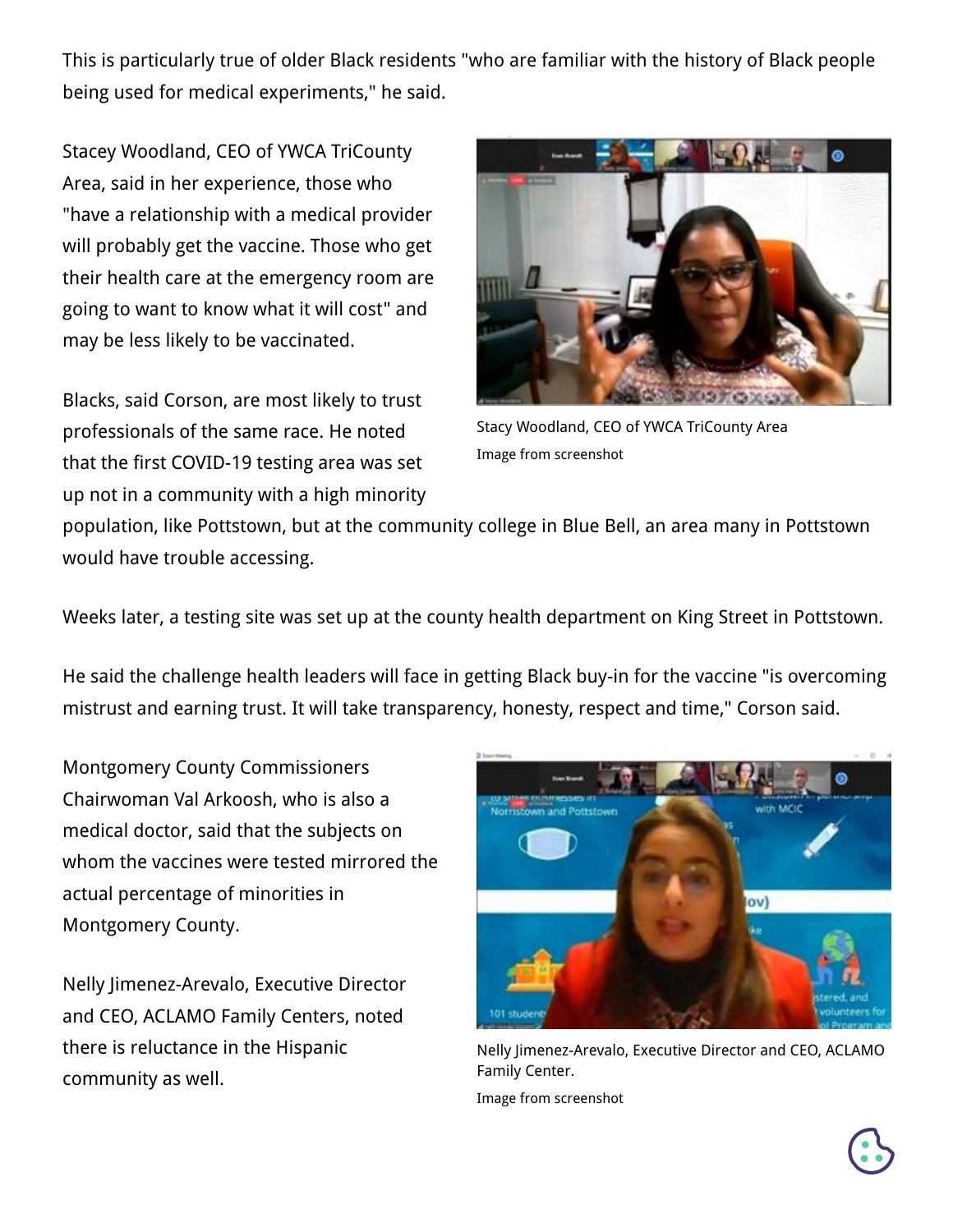They want to know how safe the vaccine is, and whether it has been tested on other Latinos, she said. "They wonder about the information taken and they ask me if I go to get second doses, will immigration be waiting for me?"

Both Jimenez-Arevalo and Woodland talked about the importance of communication and language.

It's "critical to have cultural competency among medical professionals so they can address fears" in a given community, said Woodland. It's also best not to use too many "SAT words" because medical jargon can be off-putting and discourage participation in the vaccine program.

"The message is important, but for me, the most important person is the messenger," said Jimenez-Arevalo. It needs to be someone the community knows and can trust to have their best interests at heart, she said "and talk to people in a language they understand."

It's also important to meet them and get the message out in the places they have those conversations.

"Lots of times decisions are made not by people of color. It is important we deliver a sensitive message to our communities, using multiple platforms," said Jimenez-Arevalo.



Val Arkoosh, chairwoman of Montgomery County Commissioners. Image from screenshot

That means knowing various social media sites used by different communities.

At the same time, its equally important to get accurate, verified information, said Arkoosh, who warned against getting too much information from questionable Internet sources.

"There is so much wrong information out there," she said.

One good place to get good information on

the Internet is the [Montgomery County web page dedicated to the coronavirus vaccines,](https://www.montcopa.org/3660/COVID-19-Vaccine) she said.

She also warned that limited supplies of the vaccines are hampering vaccinations.

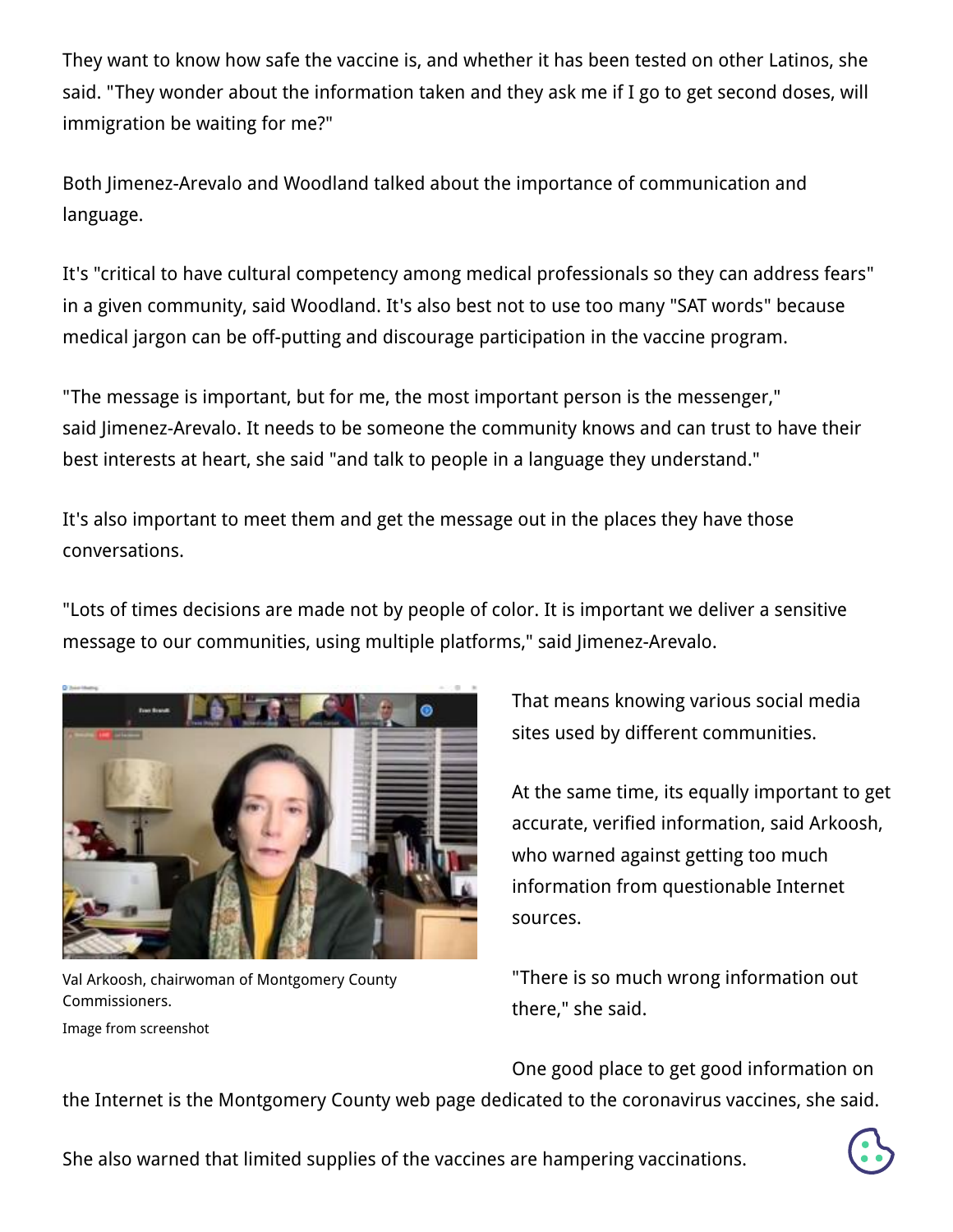It may be spring before the county's younger, healthier population would be eligible to get the vaccine. "We just don't have enough," she said.